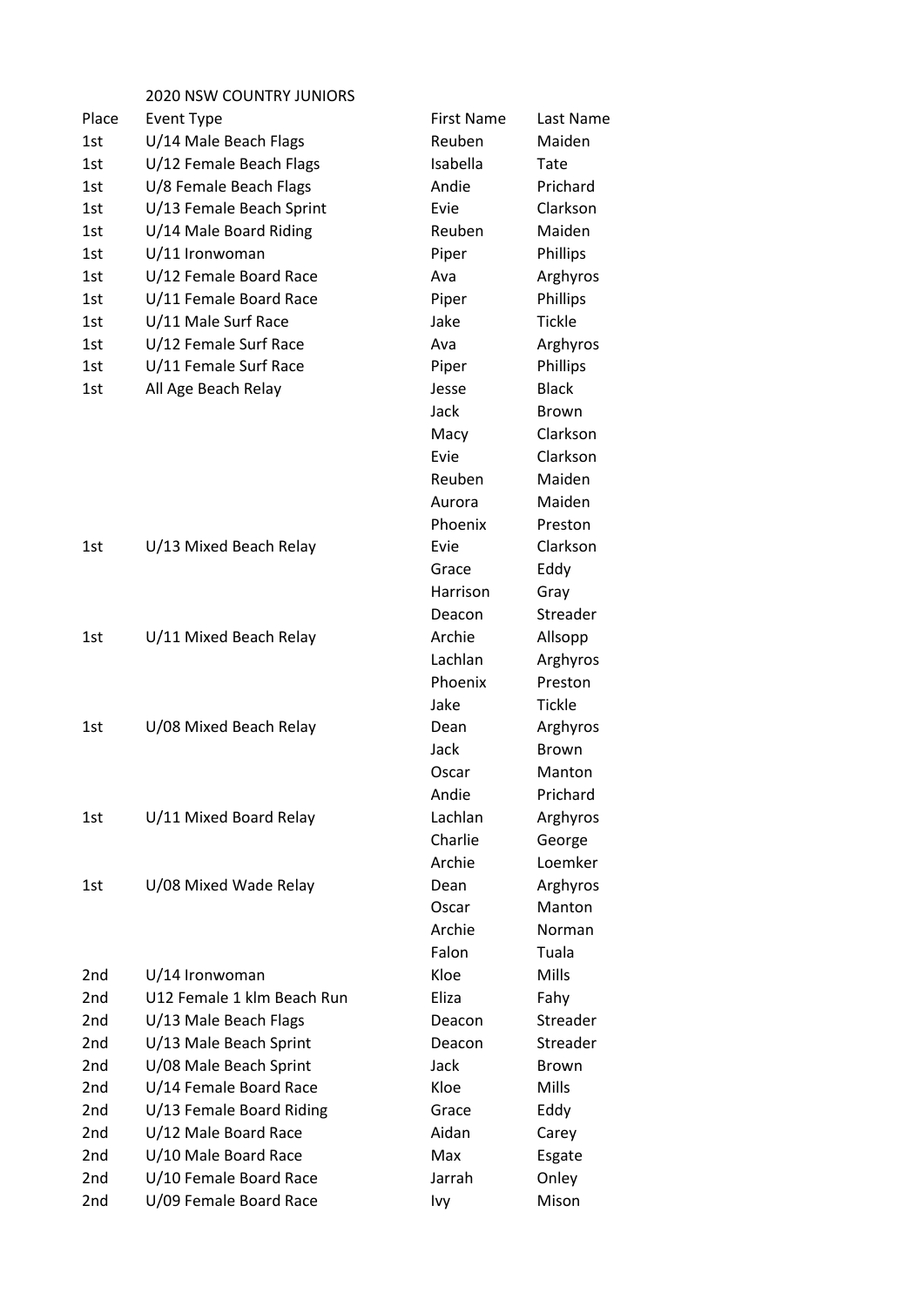| 2nd | U/11 Female Surf Race    | Fray     | Hutchinson      |
|-----|--------------------------|----------|-----------------|
| 2nd | U/08 Female Wade         | Falon    | Tuala           |
| 2nd | U/12 Mixed Board Relay   | Ava      | Arghyros        |
|     |                          | Jules    | Loemker         |
|     |                          | Isabella | Tate            |
| 2nd | U/13-U/14 Cameron Relay  | Patrick  | Carey           |
|     |                          | Zayne    | Chisholm        |
|     |                          | Sonny    | Cusack          |
|     |                          | Reuben   | Maiden          |
| 2nd | U/14 Mixed Surf Teams    | Alexis   | <b>Barnett</b>  |
|     |                          | Zayne    | Chisholm        |
|     |                          | Kloe     | Mills           |
|     |                          | Sylas    | Phillips        |
| 2nd | U/13 Mixed Surf Teams    | Scarlett | George          |
|     |                          | Harrison | Gray            |
|     |                          | Shar     | Merchant        |
|     |                          | Martin   | Smith           |
| 3rd | U/13 Female Beach Flags  | Molly    | Eddy            |
| 3rd | U/12 Female Beach Flags  | Eliza    | Fahy            |
| 3rd | U/12 Female Beach Sprint | Aurora   | Maiden          |
| 3rd | U/12 Male Board Race     | Jules    | Loemker         |
| 3rd | U/13 Female Board Race   | Grace    | Eddy            |
| 3rd | U/12 Female Board Race   | Isabella | Tate            |
| 3rd | U/10 Female Board Race   | Isabella | Arghyros        |
| 3rd | $U/12$ Ironman           | Aidan    | Carey           |
| 3rd | $U/11$ Ironman           | Lachlan  | Arghyros        |
| 3rd | U/12 Ironwoman           | Ava      | Arghyros        |
| 3rd | U/11 Ironwoman           | Fray     | Hutchinson      |
| 3rd | U/14 Male Board Riding   | Lewis    | Churchill       |
| 3rd | U/13 Female Board Riding | Molly    | Eddy            |
| 3rd | U/14 Female Surf Race    | Kloe     | Mills           |
| 3rd | U/13 Male Surf Race      | Martin   | Smith           |
| 3rd | U/12 Male Surf Race      | Jules    | Loemker         |
| 3rd | U/12 Female Surf Race    | Isabella | Tate            |
| 3rd | U/09 Female Surf Race    | Lyla     | Wessel          |
| 3rd | U/12 Mixed Surf Teams    | Ava      | Arghyros        |
|     |                          | Fletcher | <b>Burdekin</b> |
|     |                          | Jules    | Loemker         |
|     |                          | Isabella | Tate            |
| 3rd | U/14 Mixed Beach Relay   | Poppy    | <b>Burdekin</b> |
|     |                          | Ruby     | <b>Cummins</b>  |
|     |                          | Sonny    | Cusack          |
|     |                          | Reuben   | Maiden          |
| 3rd | U/09 Mixed Beach Relay   | Jesse    | <b>Black</b>    |
|     |                          | Alfie    | George          |
|     |                          | Stella   | Lindsay         |
|     |                          | Cailin   | Meehan          |
| 3rd | <b>Junior March Past</b> | Daisy    | Allen           |
|     |                          | Patrick  | Allsopp         |
|     |                          | Claudia  | Arghyros        |